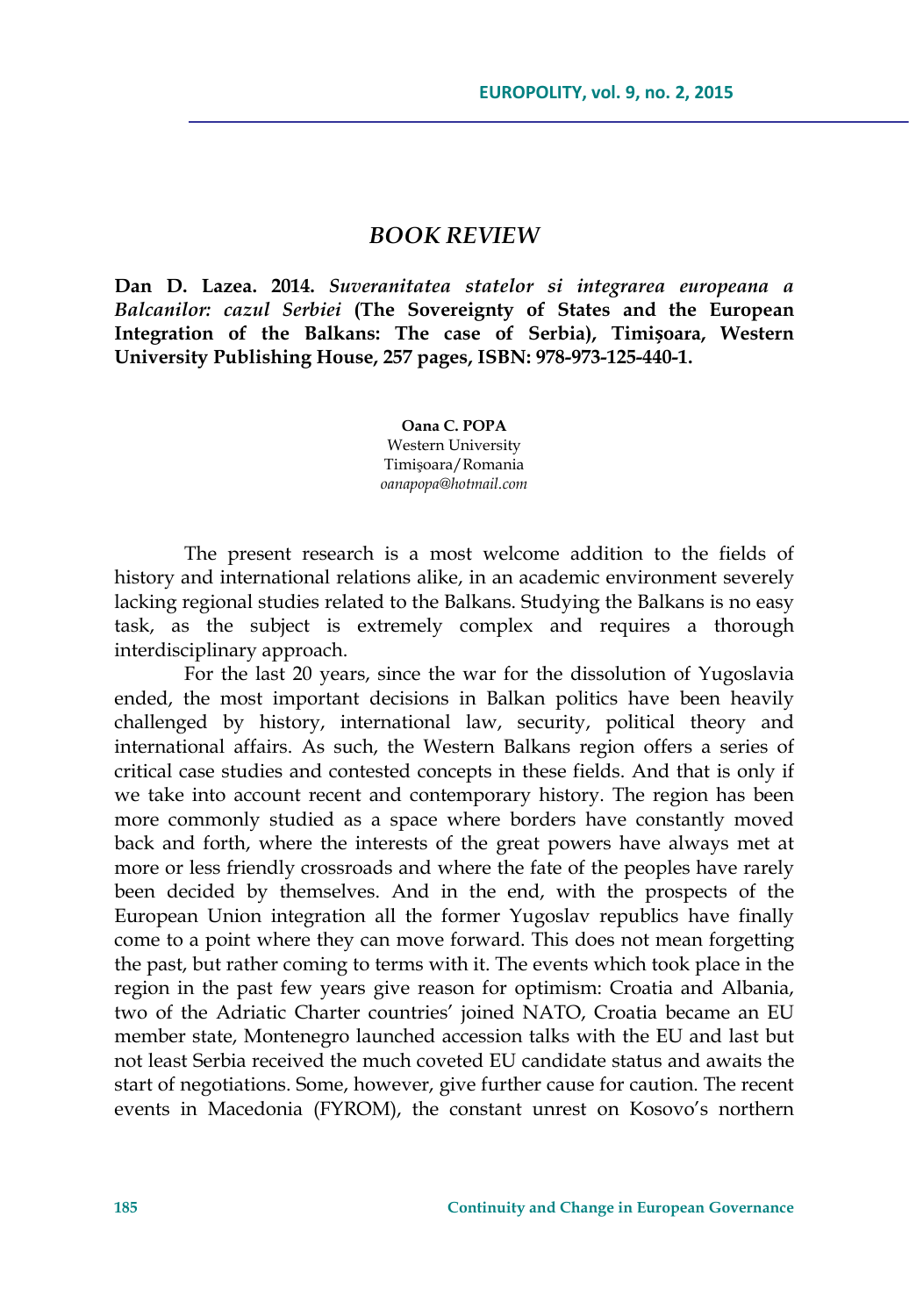border with Serbia 7 years after the unilateral, but otherwise peaceful, proclamation of independence, as well as the ramifications of Islamic terrorism in places like Bosnia and Herzegovina, all against the background of rising nationalism and xenophobia in Western Europe, are troubling. Such an intricate combination of political phenomena represents a great intellectual challenge for a great number of scholars, and even more so especially for the ones from neighbouring countries. Nevertheless, the research on the Western Balkans is very limited in the Romanian academia and this should be underlined as the very first merit of Dan D. Lazea's book to start with – that it synthesizes the most important scholarly and policy debates in the field of EU integration in the Western Balkans and opens new focus points of reflection to the Romanian academia.

The author's analysis offers a very accurate understanding of this situation, as it focuses on the impact of Serbia's path to EU integration on the whole region. Prof. Lazea managed on the course of two sections with four chapters each to cover the topic of regional European integration using a mix of theoretical perspectives and data. By discussing some of the most widely used terms in international relations today, which also happen to be some of the most controversial terms to date - sovereignty and integration - the author uses the case of Serbia and its newly (re)found European path to discuss the perspectives for the country and the region in a wider EU and an interdependent world. In the first part of the study the main conceptual focus is the on debates around state sovereignty, minority policies and the tensions between identity and security in the EU. The analysis confirms that for at least the past 2 decades we have been discussing and moving around the same issues: the role of the international community in post-conflict states, the nation state and national sovereignty in the 20th and 21st century, the role of the EU, the US and Russia in the region, the importance of national minorities and their rights. This can only mean one thing: that there is still a great deal of "unfinished business" in the Balkans.

In his in-depth theoretical approach, the author summarizes a number of approaches and discusses the most important concepts in the realist theories of IR. For example, independence proclamation and statehood recognition within the limits of international law are key concepts for the understanding of IR from a realist perspective, whereas identity-building strategies can be better assessed through the theoretical lenses of social-constructivism. All in all, the discussion on sovereignty represents a valuable theoretical contribution in the field, showing the limits of the concept as seen from the realist and neo-realist